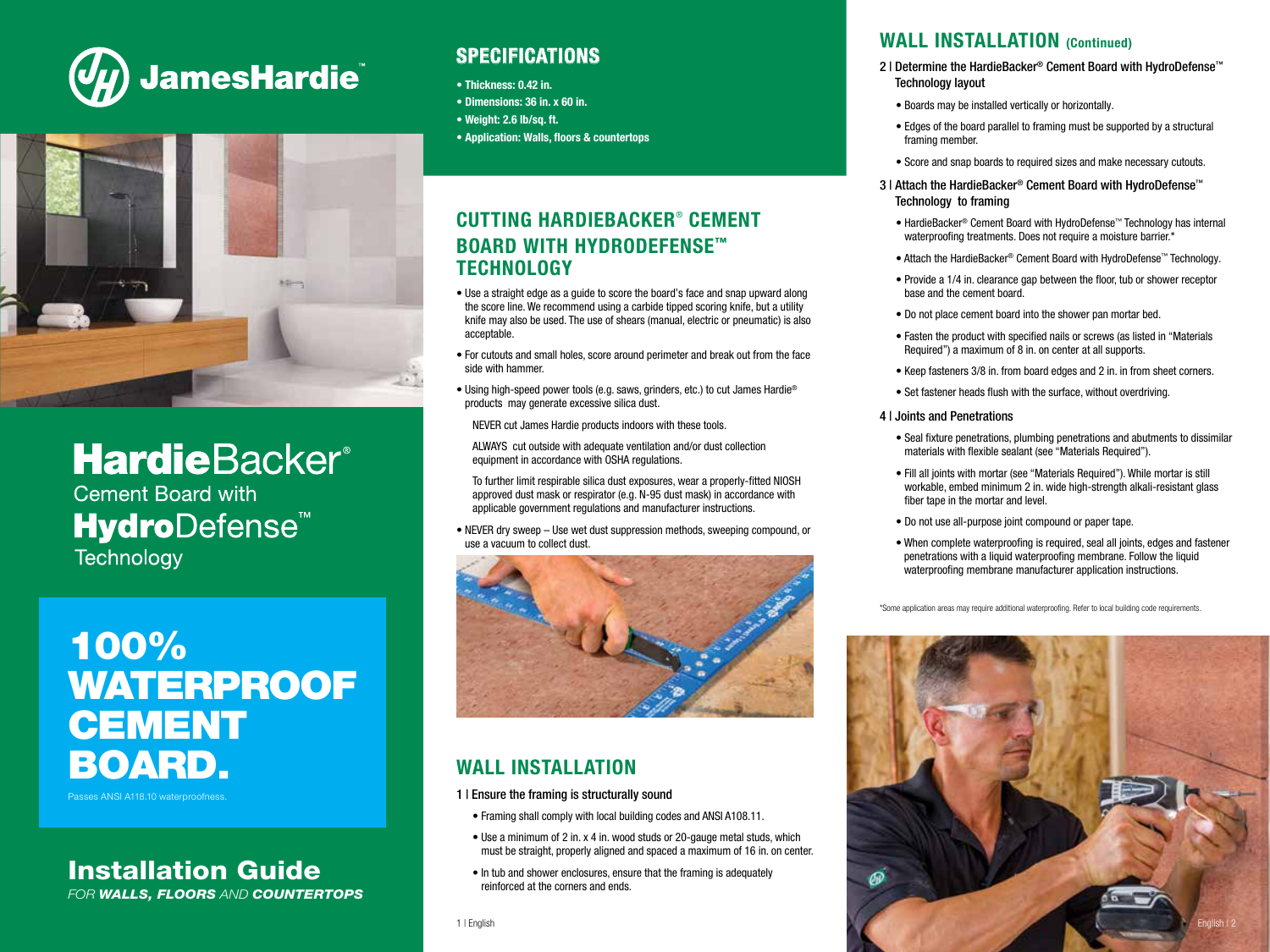

### 'IMPORTANT: Do not place the cement board into the shower pan mortar bed.

<sup>2</sup>Per code: The shower liner shall turn up on all walls a minimum of 2 in. above finished threshold level. <sup>3</sup>Per code: The shower pan liner shall be adequately sloped towards the drain typically 2% slope or ¼ in. vertical per 1 ft. horizontal.

vertical per 1 ft. nonzontal.<br>"Per code: Support the vertical sides of the shower liner by fastening it to wood blocking or other continuous blocking applied at the bottom of the framing. The shower liner shall not be nailed or perforated at any point lower than 1 in. above the finished threshold).

NOTE: Always check with your local code jurisdiction for appropriate requirements on your project.<br>



# B A  $\mathbf{C}$ **ESQUINA**

A Tablero de cemento HardieBacker<sup>®</sup> Cement Board con Tecnología HydroDefense™

Travesaños de madera ó de metal con un calibre mínimo de 20 (33 mil)

redecilla de fibra de vidrio  $\mathbb{R}$  Mortero incrustado en cinta de B

n y ar perforative

# **INSTALACIÓN EN PISO DE MADERA**<br>(Aplicación en el interior)

1 | Asegúrese de que el contrapiso sea estructuralmente sólido

#### $\alpha$ En estructuras existentes:

- E Wood or Minimum 20 gauge oo no oolo aanaad sección del piso que esté suelta, deforme, dispareja o dañada. • Asegúrese de que el contrapiso no esté dañado. Reemplace cualquier
- Asegúrese de que el contrapiso sea una superficie limpia y plana.

### Para todos los pisos:

 $\frac{1}{2} \sum_{i=1}^{n} \frac{1}{2} \sum_{i=1}^{n} \frac{1}{2} \sum_{i=1}^{n} \frac{1}{2} \sum_{i=1}^{n} \frac{1}{2} \sum_{i=1}^{n} \frac{1}{2} \sum_{i=1}^{n} \frac{1}{2} \sum_{i=1}^{n} \frac{1}{2} \sum_{i=1}^{n} \frac{1}{2} \sum_{i=1}^{n} \frac{1}{2} \sum_{i=1}^{n} \frac{1}{2} \sum_{i=1}^{n} \frac{1}{2} \sum_{i=1}^{n} \frac{1}{2} \sum_{i=1}^{n$ 

- con los códigos locales de construcción y ANSI A108.11. · Use madera contrachapada de un mínimo de 5/8 de grado para el exterior ó tablero OSB de 23/32 con clasificación de Exposición 1 ó mejor, cumpliendo
- El espacio de las vigas no debe exceder a 24 pulgadas al centro.
	- las vigas siendo usado. • El ensamblaje del piso debe ser diseñado de forma tal que no exceda al criterio de deflexión L/360 (L/720 para la piedra natural), incluyendo al diseño de cargas tanto dinámicas como estáticas, para el espacio específico entre
	- especificaciones y ubicaciones de las juntas. profesional (arquitecto, constructor u otro profesional de diseño) para las • Las juntas de expansión/control deberán ser instaladas en conformidad con el método de instalación TCNA número EJ171. Obtenga asesoría

### 2 | Determine la configuración del tablero de respaldo

- Escalonee las juntas de todo el tablero de cemento HardieBacker® Cement Board con Tecnología HydroDefense™. No lo alinee con las juntas del contrapiso.
- Nunca permita que se encuentren en un punto las cuatro esquinas de cuatro tableros.
- $\bullet$  Nosotros recomendamos un espacio de 1/8 de pulgada entre los bordes de los tableros.
- las bases de los gabinetes. C • Mantenga los bordes de los bordes de los tableros a 1/8 de pulgada de las paredes y
- A Mida, estríe y desprenda los tableros a los tamaños requeridos y corte los Español | 4 agujeros necesarios.

### WOOD FLOOR INSTALLATION (Continued)

- 3 | Attach the HardieBacker® Cement Board with HydroDefense™ Technology to the subfloor
	- HardieBacker® Cement Board with HydroDefense™ Technology has internal waterproofing treatment. Does not require a moisture barrier.\*
	- Apply a supporting bed of dry-set mortar or modified dry-set mortar to subfloor using a 1/4 in. square-notched trowel.
	- Install HardieBacker® Cement Board with HydroDefense™ Technology.
	- Embed cement board firmly and evenly in the wet mortar (see "Materials Required").
	- Fasten cement board with specified nails or screws (see "Materials Required") a maximum of 8 in. on center over the entire surface.
	- Keep fasteners 3/8 in. to 3/4 in. from board edges and 2 in. in from sheet corners.
	- Set fastener heads flush with the surface, without overdriving.

### 4 | Joints and penetrations

- Seal fixture penetrations, plumbing penetrations and abutments to dissimilar materials with flexible sealant (see "Materials Required").
- Fill all joints with mortar (see "Materials Required") while mortar is still workable embed 2 in. wide high-strength alkali-resistant glass fiber tape in the mortar and level.
- Do not use all-purpose joint compound or paper tape.
- When complete waterproofing is required, seal all joints, edges and fastener penetrations with a liquid waterproofing membrane. Follow the liquid waterproofing membrane manufacturer application instructions.

### WOOD FLOOR DETAIL

The floor assembly (floor joists and subfloor) must be engineered not to exceed the L/360 deflection criteria (L/720 for natural stone), including live and dead design loads, for the specific joist spacing used.



\*Some application areas may require additional waterproofing. Refer to local building code requirements.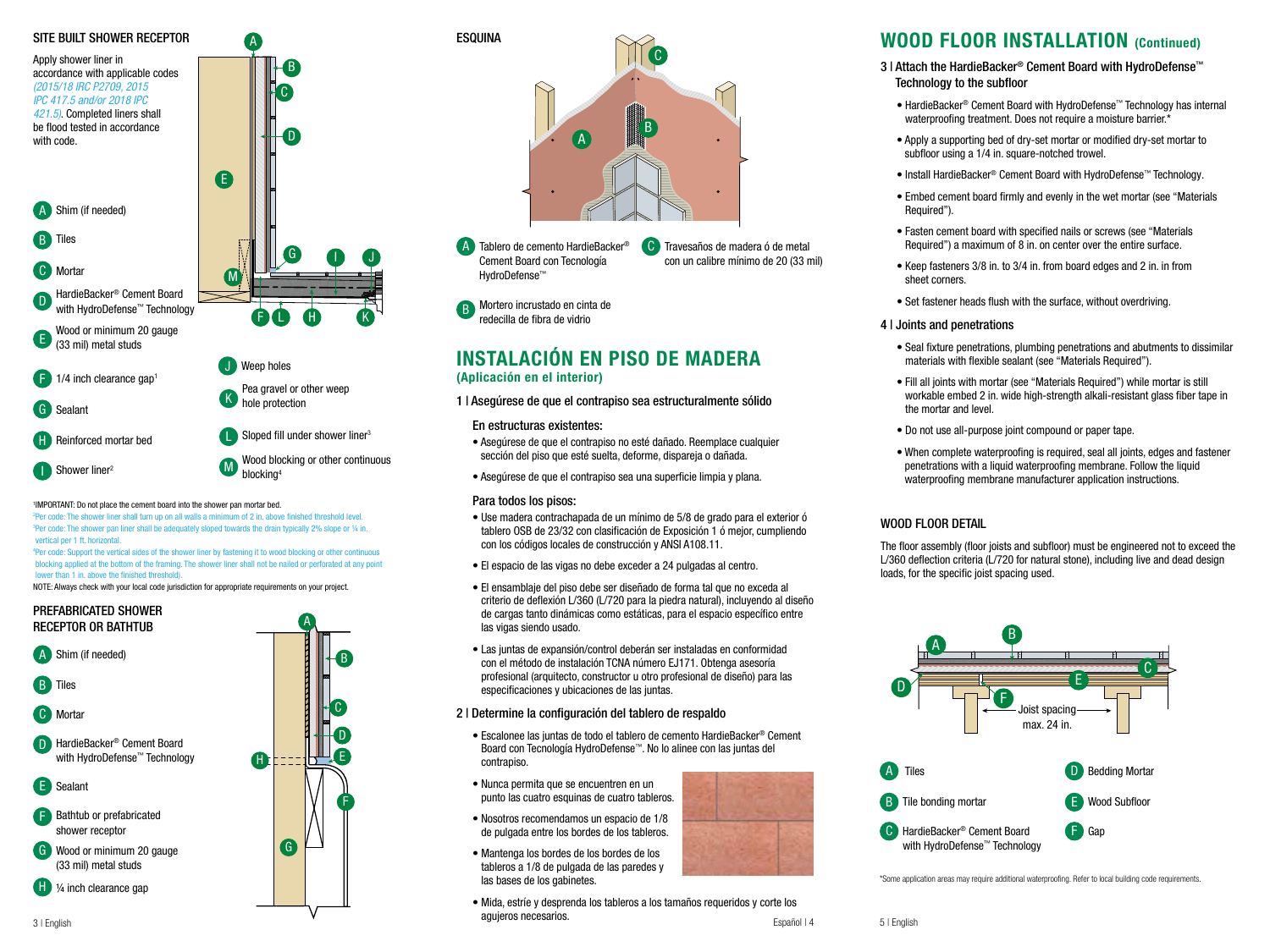### COUNTERTOP INSTALLATION

### 1 | Ensure the cabinets are level and secure

- Use minimum 1/2 in, thick exterior grade plywood subbase or equivalent, positioned across the wood cabinet. Space between plywood supports is not to exceed 16 in. on center.
- 2 | Determine the HardieBacker® Cement Board with HydroDefense™ Technology layout
	- Do not align cement board joints with plywood joints.
	- Score and snap boards to required sizes and make necessary cutouts.
	- We recommend an 1/8 in. gap from board edges and joints.
- 3 | Attach the HardieBacker® Cement Board with HydroDefense™ Technology to the countertop
	- HardieBacker® Cement Board with HydroDefense™ Technology has internal waterproofing treatment. Does not require a moisture barrier\*
	- Apply a supporting bed of dry-set mortar or modified dry-set mortar to plywood with a 1/4 in. square-notched trowel.
	- Install HardieBacker® Cement Board with HydroDefense™ Technology.
	- Embed cement board firmly and evenly in the wet mortar.
	- Fasten cement board with specified nails or screws (see "Materials Required") a maximum of 8 in. on center over the entire surface.
	- Keep fasteners 3/8 in. and 3/4 in. from board edges and 2 in. in from sheet corners.
	- Set fastener heads flush with the surface, without overdriving.

### 4 | Joints and penetrations

- Seal fixture penetrations, plumbing penetrations and abutments to dissimilar materials with flexible sealant (see "Materials Required").
- Prior to setting the tile, fill all joints with the same mortar used to set the tiles (see "Materials Required"). While mortar is still workable, embed 2 in. wide high-strength alkali-resistant glass fiber tape in the mortar and level.
- Do not use all-purpose joint compound or paper tape.
- When complete waterproofing is required, seal all joints, edges and fastener penetrations with a liquid waterproofing membrane. Follow the liquid waterproofing membrane manufacturer application instructions.
- 5 | Exterior Countertop application (limited to HardieBacker® Cement Board with HydroDefense™ Technology in HZ10 climate zones‡ additional details on page 6)
	- Follow countertop installation steps 1 through 4.
	- DO NOT use mastic (organic adhesives) in exterior applications.

#### \*Some application areas may require additional waterproofing. Refer to local building code requirements.

### COUNTERTOP DETAIL



### FINISHING WITH A TILE

- 1. Refer to ANSI A108 and the mortar and tile manufacturers' published application guidelines for complete tiling instructions.
- 2. Wipe the surface of HardieBacker® Cement Board with HydroDefense™ Technology clean with a damp sponge just prior to adding mastic or mortar.
- 3. Spread the mastic or mortar with a notched trowel (Note: Please see "Materials Required" to see which setting material is required for your application).
- 4. Twist or press and beat in tiles (ceramic tile shall comply with ANSI A137.1).
- 5. Allow a minimum of 24 hours curing set time before grouting.

## FINISHING WITH NATURAL STONE

Natural stone often has hidden weaknesses which can result in surface cracks in finished floors. For best results, always follow the Natural Stone Institute recommendations (www.naturalstoneinstitute.org).

In addition to the steps outlined under "Wood Floor Installation," the following is required:

- The floor must be engineered not to exceed the L/720 deflection criteria, including live and dead design loads, for the specific joist spacing used.
- The strength of your natural stone will have an impact on the ultimate performance of your flooring system. Marble and natural stones must have sufficient flexural strength for use in flooring systems. James Hardie recommends using marble or natural stone with a flexural strength of at least 2900 PSI.

# FINISHING WITH PAINT, WALLPAPER<br>OR TEXTURE (Interior application only)

### 1 | Painting or Wallpapering

 Apply a drywall primer suitable for high-moisture areas, as recommended by the paint manufacturer. Paint HardieBacker® Cement Board with HydroDefense™ Technology as you would drywall. If wallpapering, prime surface of the cement board with a primer suitable for high-moisture areas as recommended by the wallpaper manufacturer.

### 2 | Texturing

 Texture can be applied to HardieBacker® Cement Board with HydroDefense™ Technology in the same way as drywall. Follow texture coating manufacturer's application instructions.

### STEAM ROOM APPLICATION

HardieBacker® Cement Board with HydroDefense™ Technology is recognized for use in residential steam rooms when installed over conventional framing and in accordance with HardieBacker® Cement Board installation instructions, TCNA guidelines (Tile Council of North America Handbook, www.tileusa.com), and local building codes. Questions and concerns regarding steam room design and construction should be directed to a knowledgeable professional.

EXTERIOR APPLICATION Exterior applications are limited to HZ10 product zones. See page 11 for additional information.

HardieBacker<sup>®</sup> Cement Board with HydroDefense™ Technology may be used up to a height not exceeding the lesser of: through the second-story above grade or 30 ft. above grade. The product must be installed over sub-sheathing with a code approved water-resistive barrier, or in accordance with the applicable code. Install flashings, clearances, and other building practices per local code. James Hardie will assume no responsibility for water infiltration. Fasteners: Use a minimum No.11 ga. 1-3/4 in. long roofing nails or No. 8 1-3/4 in. long 0.375 in HD or ribbed wafer head corrosion resistant screws spaced a maximum of 8 in. OC into supports.

The maximum weight of the overlayment (tiles, stones and veneers) is not to exceed the code limit of 15 lbs/sq ft. Follow installation procedure in accordance with the stone and mortar manufacturer's recommendations. Stones must be free of any substance that may impede proper adhesion. Skim coat is recommended to be 1/8 in. – 1/4 in. thick and the tile/stone is to be installed while the skim coat is wet.

CAUTIONS: Do not use HardieBacker® Cement Board with HydroDefense™ Technology in any of the following applications:

- As a backer board in balcony railings and balcony parapet walls.
- Installed to a height exceeding through the second story above grade or greater than 30 ft. above grade.

7 | English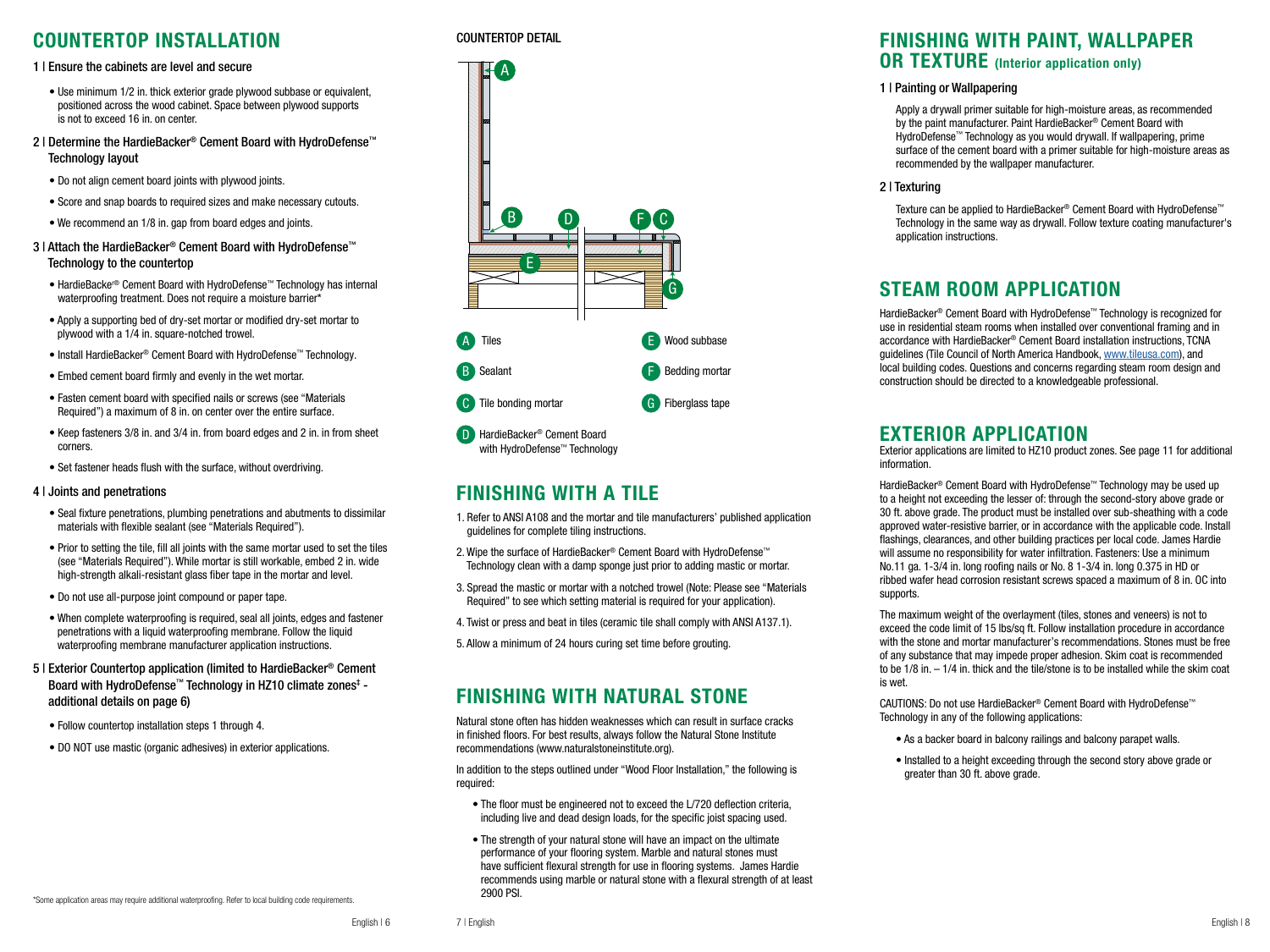

### BASIC COMPOSITION

90% Portland cement and sand with selected additives. Contains no asbestos, formaldehyde, gypsum, paper facing, or abrasive aggregate.

HardieBacker® Cement Board with HydroDefense™ Technology: Sheet sizes: 3 ft. x 5 ft. Thickness: 0.42 in. Weight: 2.6 lb / sq. ft. (12.7 kg/m2)

## MATERIALS REQUIRED

### 1 | Mortar

### For floors:

- Tile Bonding Mortar Modified Dry-set Cement Mortar complying with ANSI A118.4.
- Bedding Mortar (for use as a supporting bed of mortar between the subfloor and cement board only) – Dry-set Cement Mortar complying with ANSI A118.1 or Modified Dry-set Cement Mortar complying with ANSI A118.4.

### For countertops:

- Tile Bonding Mortar Modified Dry-set Cement Mortar complying with ANSI A118.4.
- Bedding Mortar (for use as a supporting bed of mortar between the subbase and cement board only) – Dry-set Cement Mortar complying with ANSI A118.1 or Modified Dry-set Cement Mortar complying with ANSI A118.4.
- For Exterior applications, follow stone and mortar manufacturer's recommendations.

### For walls:

- Tile Bonding Mortar Modified Dry-set Cement Mortar complying with ANSI A118.4.
- Tile Bonding Adhesive Type 1 Organic Adhesive (mastic) complying with ANSI A136.1 (Not to be used in exterior applications or interior wet areas).
- For Exterior applications, follow stone and mortar manufacturer's recommendations.

### 2 | Tape

• Minimum 2 in. wide high-strength alkali-resistant glass fiber tape.

### 3 | Sealant

• Flexible mildew resistant 100% silicone sealant complying with ASTM C920 (for stone - check with stone supplier for compatible sealant recommendations).

### 4 | Fasteners

| <b>Finish</b>                       | <b>Framing</b>                                   | <b>Fastener</b>                                                                                                                                                   | <b>Fastener</b><br><b>Spacing</b>  |
|-------------------------------------|--------------------------------------------------|-------------------------------------------------------------------------------------------------------------------------------------------------------------------|------------------------------------|
| Tile<br>Finish                      | <b>Interior Wall:</b><br><b>Wood Framing</b>     | Minimum 1-1/4 in. long corrosion-resistant<br>roofing nails <sup>1</sup>                                                                                          |                                    |
|                                     |                                                  | Minimum 1-1/4 in. long No. 8 by 0.375<br>in. head diameter, self-drilling, corrosion<br>resistant, ribbed wafer head screws <sup>2</sup>                          |                                    |
|                                     | <b>Exterior Wall:</b><br><b>Wood Framing</b>     | Minimum 1-3/4 in. long corrosion-resistant<br>roofing nails                                                                                                       |                                    |
|                                     |                                                  | Minimum 1-1/4 in. long No. 8 by 0.375<br>in. head diameter, self-drilling, corrosion<br>resistant, ribbed wafer head screws                                       |                                    |
| Paint<br>or wall<br>paper<br>finish | <b>Interior Wall:</b><br>Wood framing            | Minimum 1-3/8 in. long gypsum board nails                                                                                                                         |                                    |
|                                     |                                                  | Minimum 1-1/4 in. long No. 8 by 0.323<br>in. head diameter, self-drilling, corrosion<br>resistant, ribbed bugle head screws                                       |                                    |
| Tile<br>Finish                      | Interior Wall:<br>Steel framing                  | Minimum 1-1/4 in. long No. 8 by 0.375<br>in. head diameter, self-drilling, corrosion<br>resistant, ribbed wafer head screws <sup>3</sup>                          |                                    |
|                                     | <b>Exterior Wall:</b><br>Steel framing           | Minimum 1-1/4 in. long No. 8 by 0.375<br>in. head diameter, self-drilling, corrosion<br>resistant, ribbed wafer head screws                                       |                                    |
| Paint<br>or Wall<br>paper<br>finish | Interior Wall:<br>Steel framing                  | Minimum 1 in. long No. 8 by 0.323 in. head<br>diameter, self-drilling, corrosion resistant,<br>ribbed bugle head screws                                           | 8 in. on center along all supports |
| Tile<br>Finish                      | Interior Floor:<br>Wood subfloor                 | Minimum 1-1/4 in. long corrosion-resistant<br>roofing nails                                                                                                       |                                    |
|                                     |                                                  | Minimum 1 in. long No. 8 by 0.323 in. head<br>diameter, self-drilling, corrosion resistant,<br>ribbed bugle head screws                                           |                                    |
|                                     |                                                  | For compliance to ANSI A108.11 use<br>minimum 1-1/4 in. long No. 8 by 0.375<br>in. head diameter, self-drilling, corrosion<br>resistant, ribbed wafer head screws |                                    |
| Tile<br>Finish                      | Interior/Exterior<br>Countertop:<br>Wood subbase | Minimum 1-1/4 in. long corrosion-resistant<br>roofing nails                                                                                                       |                                    |
|                                     |                                                  | Minimum 1-1/4 in. long No. 8 by 0.375<br>in. head diameter, self-drilling, corrosion<br>resistant, ribbed wafer head screws                                       |                                    |
|                                     |                                                  | Minimum 1-1/4 in. long No. 8 by 0.323<br>in. head diameter, self-drilling, corrosion<br>resistant, ribbed bugle head screws                                       |                                    |
|                                     |                                                  | 18 gauge corrosion resistant polymer<br>coated 1 in. staples with 1/4 in. crown<br>(change to 3/4 in. or 1 in. crown)                                             |                                    |

1 For compliance to ANSI A108.11, nails into wood framing must be of sufficient length to penetrate at least 3/4 inch into wood members.

2 For compliance to ANSI A108.11, screws into wood framing must be of sufficient length to provide at least 3/4 inch of thread engagement.

3 For compliance to ANSI A108.11, screws into steel framing must be of sufficient length to penetrate the metal framing at least three full threads or 1/4 inch of thread engagement.

# ENVIRONMENTAL CONSIDERATIONS

HardieBacker® Cement Board with HydroDefense™ Technology employs a proprietary cement formulation that provides a waterproof wallboard and tile backer substrate that stands tough over time, reducing the need for product replacement. James Hardie is committed to reducing energy consumption, while improving process efficiencies and waste management. The Company avoids the use of environmentally damaging materials and uses renewable resources in the manufacture of its products. HardieBacker® Cement Board with HydroDefense™ Technology does not contain any glass fibers, gypsum, asbestos or formaldehyde. James Hardie also focuses on water conservation and attempts to recycle water and waste product as much as possible during the manufacturing process.

# **RECOGNITIONS**

HardieBacker® Cement Board with HydroDefense™ Technology is recognized as an interior substrate by complying with the following standards:

- ASTM C1288 Grade II ASTM C1325
- ANSI A118.9 ANSI A118.10 Section 4.5
- UL Environment GREENGUARD Gold Certified product certified for low chemical emission UL2818, complies with the State of California's Department of Public Health Services Standard Practice for Specification Section 01350 (California Section 01350) for testing chemical emissions from building products used in schools and other environments.

### Code References:

• IBC 2509.2 • IBC R702.4.2

Consult these documents for additional information concerning conditions for use in applicable jurisdictions. Cementitious Backer Unit/Fiber-Cement Underlayment Compressive Strength Compressive Strength at Equilibrium Moisture Content (ASTM D2394) HardieBacker® Cement Board with HydroDefense™ Technology: 6500 psi (45 MPa).

Non-Combustibility HardieBacker cement board is recognized as non-combustible in accordance with ASTM E136.

Surface Burning Characteristics When tested in accordance with ASTM method E-84: Flame Spread – 0, Fuel Contributed – 0, Smoke Developed – 5. Fire Rated Assemblies, HardieBacker cement board may be used as a component in one-hour fire-resistive wall construction; consult the Intertek Directory of Building Products or James Hardie's Technical Services at 1-800-9HARDIE (1-800-942-7343) for recognized assemblies.



# HARDIEBACKER WARRANTIES

### INTERIOR APPLICATIONS

The HardieBacker® Cement Board with HydroDefense™ Technology comes with a limited lifetime warranty. Download a copy from www.hardiebacker.com or obtain one from wherever James Hardie products are sold.

### EXTERIOR APPLICATIONS

James Hardie offers a limited 10 year warranty for HardieBacker® Cement Board with HydroDefense™ Technology installed in exterior applications in HardieZone HZ10 regions only. To find out the HardieZone designation for your ZIP code, go to www.HardieZone.com.

\*Some application areas may require additional waterproofing. Refer to local building code requirements.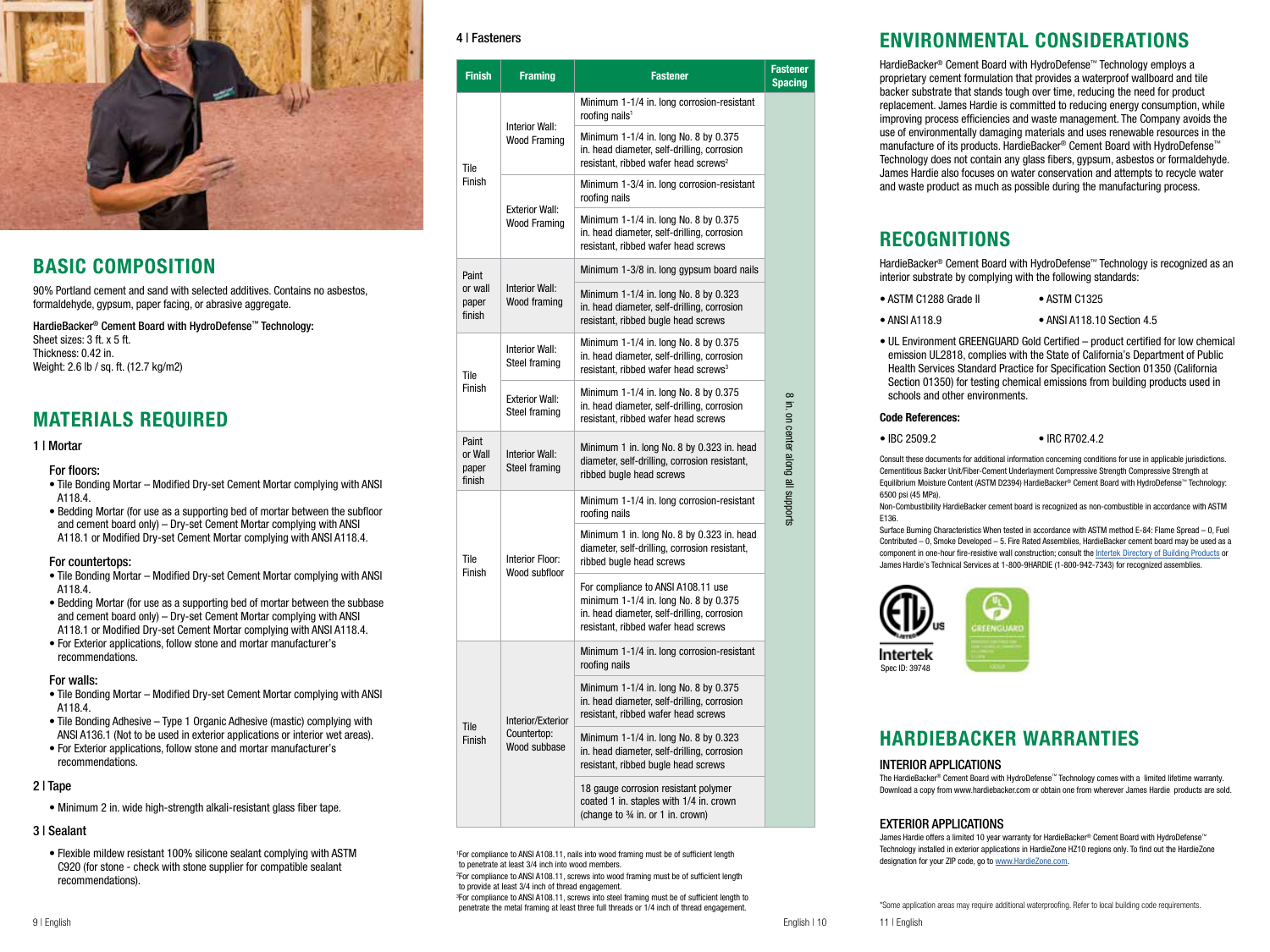



# **HardieBacker®**

**Cement Board with HydroDefense<sup>™</sup> Technology** 

# TABLERO DE RESPALDO DE CEMENTO 100% A PRUEBA DE AGUA.

Pasa la Prueba de Resistencia al Agua ANSI A118.10.

# Guía de instalación

PARA PAREDES, PISOS Y MOSTRADORES

© 2020 James Hardie Building Products Inc. All rights reserved. TM, SM, and ® denote<br>trademarks or registered trademarks of James Hardie Technology Limited. **HB1908 03/20** 

# ESPECIFICACIONES

- Grosor: 0.42 pulgadas
- Dimensiones: 36 pulgadas x 60 pulgadas
- Peso: 2.6 libras/pies cuadrados
- Aplicación: Paredes, pisos y mostradores

# CORTANDO EL TABLERO DE CEMENTO HARDIEBACKER® CEMENT BOARD CON TECNOLOGÍA HYDRODEFENSE™

- Use un borde recto como guía para estriar la faz del tablero y desprenda doblando hacia arriba a lo largo de la línea estriada. Nosotros recomendamos usar una cuchilla de estriado con punta de carburo, pero también se puede usar una navaja multiusos. El uso de una cizalla (manual, eléctrica o neumática) también es aceptable.
- Para pequeños agujeros y aberturas, estríe alrededor del perímetro y desprenda desde el lado de la faz usando un martillo.
- El uso de herramientas eléctricas de alta velocidad (ejem.: sierras, lijadoras, etc.) para cortar los productos de James Hardie® puede generar polvo de sílice en forma excesiva.

NUNCA corte en el interior los productos de James Hardie con esas herramientas.

 SIEMPRE corte en el exterior con la ventilación adecuada y/o con equipo de recolección de polvo en conformidad con las regulaciones de OSHA.

 Para limitar aún más la exposición al polvo respirable de sílice, use una mascarilla para polvo o respirador aprobado por NIOSH, ajustados apropiadamente (ejem.; mascarilla para polvo N-95) en conformidad con las regulaciones gubernamentales aplicables y las instrucciones del fabricante.

• NUNCA barra en seco – Use métodos húmedos de eliminación de polvo, un compuesto para barrer, o una aspiradora para recolectar el polvo



# INSTALACIÓN EN LA PARED

### 1 | Asegúrese de que el enmarcado esté estructuralmente firme

- El enmarcado debe cumplir con los códigos locales de construcción y con ANSI A108.11.
- Use travesaños de madera de un mínimo de 2 pulgadas x 4 pulgadas ó travesaños de metal de calibre 20, los cuales deben ser rectos, estar alineados apropiadamente y espaciados con un máximo de 16 pulgadas al centro.
- En las cabinas para tinas y regaderas, asegúrese de que el enmarcado esté reforzado adecuadamente en las esquinas y las terminaciones.

#### 1 | Español

## INSTALACIÓN EN LA PARED (Continúa)

- 2 | Determine la configuración del tablero de cemento HardieBacker® Cement Board con Tecnología HydroDefense™
	- Los tableros se pueden instalar vertical u horizontalmente.
	- Las orillas del tablero paralelas al enmarcado deben apoyarse en un miembro estructural del enmarcado.
	- Estríe y desprenda los tableros a los tamaños requeridos y haga cualquier pequeña abertura necesaria.
- 3 | Fije el tablero de cemento HardieBacker® Cement Board con Tecnología HydroDefense™ al enmarcado
	- El tablero de cemento HardieBacker® Cement Board con Tecnología HydroDefense™ cuenta con un tratamiento interno a prueba de agua. No requiere una barrera contra la humedad.\*
	- Fije el tablero de cemento HardieBacker® Cement Board con Tecnología HydroDefense™.
	- Provea un espacio libre de 1/4 de pulgada entre el piso, la tina o la base receptora de la regadera y el tablero de cemento.
	- No coloque el tablero de cemento dentro del lecho de mortero de la base receptora de la regadera.
	- Sujete el producto con los clavos o tornillos especificados (como están listados en "Materiales Requeridos") a un máximo de 8 pulgadas al centro de todos los apoyos.
	- Mantenga los sujetadores a 3/8 de pulgada de los bordes del tablero y a 2 pulgadas hacia el interior de las esquinas del tablero.
	- Inserte los sujetadores hasta que las cabezas queden al ras de la superficie, sin sobrepasarla.

### 4 | Juntas y penetraciones

- Selle las penetraciones de los accesorios, las penetraciones de la plomería y los estribos hacia materiales diferentes con un sellador flexible (vea "Materiales Requeridos").
- Rellene todas las juntas con mortero (vea "Materiales Requeridos"). Mientras que el mortero todavía se pueda trabajar, aplique cinta de fibra de vidrio de 2 pulgadas de ancho, de alta resistencia y resistencia alcalina sobre el mortero y nivele.
- No use cinta de papel ni compuesto para juntas multiusos.
- Cuando se requiera la impermeabilización completa, selle todas las penetraciones de los sujetadores con una membrana líquida impermeabilizante. Siga las instrucciones de aplicación de la membrana líquida impermeabilizante.
- \*Algunas áreas de aplicación pueden requerir impermeabilización adicional. Refiérase a los requerimientos del código local de construcción.

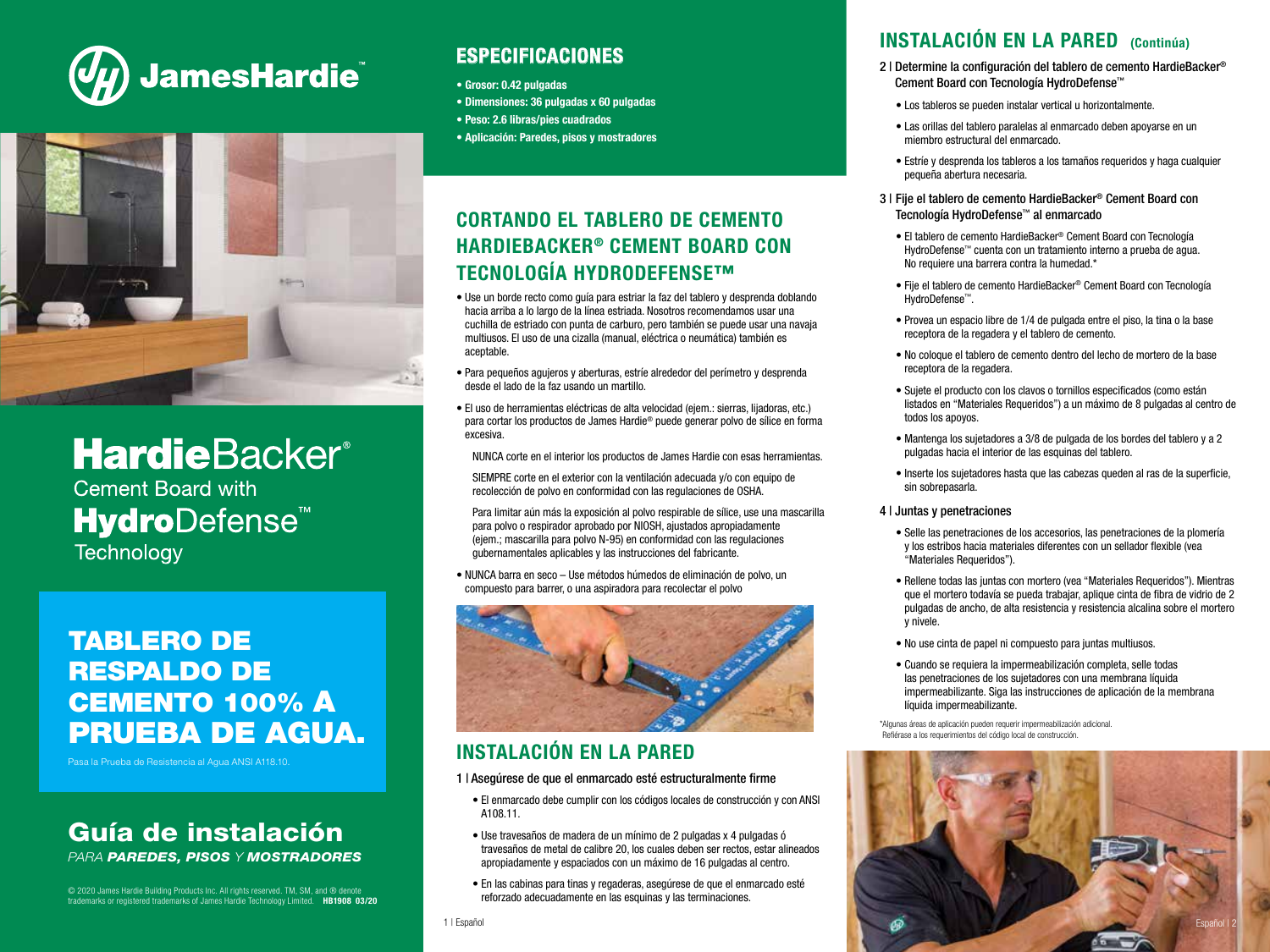### RECEPTOR DE LA REGADERA CONSTRUIDO EN EL SITIO

M E A Cuña (si es necesaria) B C D Tablero de cemento HardieBacker® **Azuleios** Mortero Aplique el revestimiento para la regadera en conformidad con los códigos aplicables (2015/18 IRC P2709, 2015 IPC 417.5 y/ó 2018 IPC 421.5).. Los revestimientos completos deberán probarse a base de anegación/inundación en conformidad con el código.

Cement Board con Tecnología HydroDefense™

E Travesaños de madera ó de metal con un calibre mínimo de 20 (33 mil)

Espacio libre de ¼ pulgada<sup>1</sup> F

G Sellador

- HardieBacker® Cement Board with H Lecho de mortero reforzado
- **I** Revestimiento para la regadera<sup>2</sup> **II** Blog

'IMPORTANTE: No coloque al tablero de cemento dentro del lecho de mortero de la base de la regadera. <sup>2</sup>De acuerdo al código: El revestimiento de la regadera deberá dar vuelta hacia arriba en todas las paredes

G Sealant drenaje, normalmente con una pendiente del 2% ó de ¼ de pulgada vertical por cada pie horizontal. NOTA: Siempre verifique con la jurisdicción del código local los requerimientos apropiados para su proyecto. 4 De acuerdo al código: Apoye los lados verticales del revestimiento de la regadera fijándolo al bloque de madera o a otro bloque continuo aplicado en la parte inferior del enmarcado. El revestimiento de la regadera no deberá ser clavado ni perforado en cualquier punto más bajo de 1 pulgada sobre el umbral acabado).



B C D

I J

K

e liner

hydrodefensem Technology Technology Technology Technology Technology Technology Technology Technology Technology

A

F

J Orificios de drenaje

G

L H

I los orificios de drenaje Relleno inclinado bajo el

revestimiento de la regadera<sup>3</sup>

Gravilla u otra protección para



**B** Mortar embedded in fiberglass mesh tape

# WOOD FLOOR INSTALLATION (Interior application)

### 1 | Ensure the subfloor is structurally sound

### On existing structures:

- HardieBacker® Cement Board with • Ensure subfloor is not damaged. Replace any loose, warped, uneven or damaged sections of floor.
	- Make certain subfloor is a clean and flat surface.

### For all floors:

A

- Use minimum 5/8 exterior grade plywood or 23/32 OSB with Exposure 1 classification or better, complying with local building codes and ANSI A108.11.
- Joist spacing not to exceed 24 in on center.
- The floor assembly must be engineered not to exceed the L/360 deflection criteria (L/720 for natural stone), including live and dead design loads, for the specific joist spacing used.
- Expansion/Control joints shall be installed per TCNA installation method EJ171. Obtain professional advice (architect, builder or other design professional) for joint specifications and locations.

### 2 | Determine the backerboard layout

- Stagger all HardieBacker® Cement Board with HydroDefense™ Technology joints. Do not align with subfloor joints.
- Never allow all four corners of four boards to meet at one point.
- We recommend a 1/8 in. gap between board edges.
- Keep sheet edges 1/8 in. back from walls and cabinet bases.
- Measure, score and snap boards to required sizes and make necessary cutouts.

# INSTALACIÓN EN PISO DE MADERA (Continúa)

- 3 | Fije el Tablero de Cemento HardieBacker® Cement Board con Tecnología HydroDefense™ al contrapiso
	- El tablero de cemento HardieBacker® Cement Board con Tecnología HydroDefense™ cuenta con un tratamiento interno a prueba de agua. No requiere una barrera contra la humedad.\*
	- Aplique al contrapiso un lecho de apoyo de mortero de fraguado en seco usando una espátula cuadrada dentada de ¼ de pulgada.
	- Instale el tablero de cemento HardieBacker® Cement Board con Tecnología HydroDefense™.
	- Incruste el tablero de cemento firmemente y en forma pareja en el mortero húmedo (vea "Materiales Requeridos").
	- Sujete el tablero de cemento con los clavos o tornillos especificados (vea "Materiales Requeridos") a un máximo de 8 pulgadas al centro sobre toda la superficie.
	- Mantenga los sujetadores entre 3/8 de pulgada y ¾ de pulgada de los bordes del tablero y a 2 pulgadas hacia el interior de las esquinas del tablero.
	- Inserte los sujetadores hasta que las cabezas queden al ras de la superficie, sin sobrepasarla.
- 4 | Juntas y penetraciones
	- Selle las penetraciones de los accesorios, las penetraciones de la plomería y de los estribos hacia materiales diferentes con un sellador flexible (vea "Materiales Requeridos").
	- Rellene todas las juntas con mortero (vea "Materiales Requeridos"). Mientras el mortero todavía se pueda trabajar, aplique cinta de fibra de vidrio de 2 pulgadas de ancho, de alta resistencia y resistencia alcalina sobre el mortero y nivele.
	- No use cinta de papel ni compuesto para juntas multiusos.
	- Cuando se requiera la impermeabilización completa, selle todas las penetraciones de los sujetadores con una membrana líquida impermeabilizante. Siga las instrucciones de aplicación de la membrana líquida impermeabilizante.

### DETALLADO DEL PISO DE MADERA

El ensamblaje del piso (juntas y contrapiso del piso) debe ser diseñado de forma tal que no exceda al criterio de deflexión L/360 (L/720 para la piedra natural), incluyendo al diseño de cargas tanto dinámicas como estáticas, para el espacio específico entre las vigas siendo usado.



5 | Español

wood or Minimum 20 gauge of Minimum 20 gauge of Minimum 20 gauge of Minimum 20 gauge of Minimum 20 gauge of Minimum 20 gauge of Minimum 20 gauge of Minimum 20 gauge of Minimum 20 gauge of Minimum 20 gauge of Minimum 20 gau M Bloque de madera u otro bloque continuo<sup>4</sup>

K

L

pe acueruo ai couigo. En revestimiento de la regadera debera dar vui<br>con un mínimo de 2 pulgadas sobre el nivel acabado del umbral. con un mínimo de 2 pulgadas sobre el nivel acabado del umbral.<br><sup>s</sup>De acuerdo al código: El revestimiento de la regadera deberá estar inclinado en forma adecuada hacia el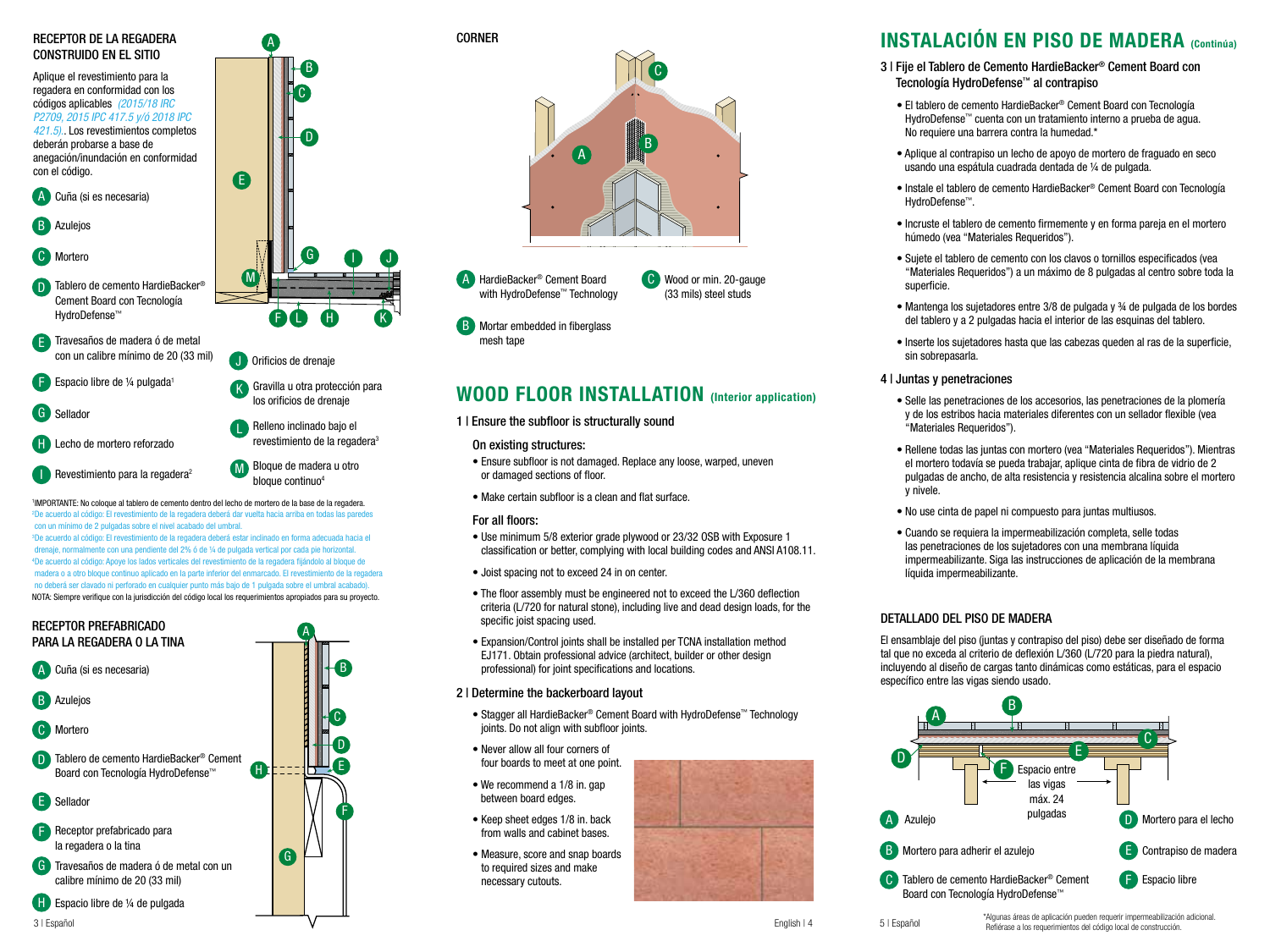# INSTALACIÓN EN UN MOSTRADOR

- 1 | Asegúrese de que los gabinetes estén nivelados y bien asegurados
	- Use una subbase de madera contrachapada de un mínimo de 5/8 de pulgada de grueso de grado exterior o su equivalente, colocada transversalmente al gabinete de madera. El espacio entre los apoyos de la madera contrachapada no debe exceder a 16 pulgadas al centro.
- 2 | Determine la configuración del tablero de cemento HardieBacker® Cement Board con Tecnología HydroDefense™
	- No alinee las juntas del tablero de cemento con las juntas de la madera contrachapada.
	- Estríe y desprenda los tableros a los tamaños requeridos y haga cualquier pequeña abertura necesaria.
	- Nosotros recomendamos un espacio de 1/8 de pulgada entre los bordes y las juntas de los tableros.

### 3 | Fije el tablero de cemento HardieBacker® Cement Board con Tecnología HydroDefense™ al mostrador

- El tablero de cemento HardieBacker® Cement Board con Tecnología HydroDefense™ cuenta con un tratamiento interno a prueba de agua. No requiere una barrera contra la humedad.\*
- Aplique un lecho de apoyo de mortero de fraguado en seco o mortero modificado de fraguado en seco a la madera contrachapada usando una espátula cuadrada dentada de ¼ de pulgada.
- Instale el tablero de cemento HardieBacker® Cement Board con Tecnología HydroDefense™.
- Incruste el tablero de cemento firmemente y en forma pareja en el mortero húmedo.
- Sujete el tablero de cemento con los clavos o tornillos especificados (vea "Materiales Requeridos") a un máximo de 8 pulgadas al centro sobre toda la superficie.
- Mantenga los sujetadores entre 3/8 de pulgada y ¾ de pulgada de los bordes del tablero y a 2 pulgadas hacia el interior de las esquinas del tablero.
- Inserte los sujetadores hasta que las cabezas queden al ras de la superficie, sin sobrepasarla.

### 4 | Juntas y penetraciones

- Selle las penetraciones de los accesorios, las penetraciones de la plomería y los estribos hacia materiales diferentes con un sellador flexible (vea "Materiales Requeridos").
- Antes de colocar el azulejo, rellene todas las juntas con el mismo mortero que se usa para fijar el azulejo (vea "Materiales Requeridos"). Mientras el mortero todavía se pueda trabajar, aplique cinta de fibra de vidrio de 2 pulgadas de ancho, de alta resistencia y resistencia alcalina sobre el mortero y nivele.
- No use cinta de papel ni compuesto para juntas multiusos.
- Cuando se requiera la impermeabilización completa, selle todas las penetraciones de los sujetadores con una membrana líquida impermeabilizante. Siga las instrucciones de aplicación de la membrana líquida impermeabilizante.

\*Algunas áreas de aplicación pueden requerir impermeabilización adicional. Refiérase a los requerimientos del código local de construcción.

- 5 | Aplicación en un mostrador en el exterior (limitada al tablero de cemento HardieBacker® Cement Board con Tecnología HydroDefense™ en zonas con clima HZ10‡ - detalles adicionales en la página 6)
	- Siga los pasos de instalación del mostrador del 1 al 4.
	- NO use mastique (adhesivos orgánicos) en aplicaciones en el exterior.

### DETALLES DEL MOSTRADOR



# ACABADO CON AZULEJO

- 1. Refiérase a ANSI A108 y a las directrices de aplicación publicadas por los fabricantes del mortero y del azulejo para ver las instrucciones completas para la instalación del azulejo.
- 2. Limpie la superficie del tablero de cemento HardieBacker® Cement Board con Tecnología HydroDefense™ con una esponja húmeda justo antes de agregar el mastique o el mortero.
- 3. Aplique el mastique o el mortero usando una espátula dentada (Nota: Por favor vea "Materiales Requeridos" para determinar qué material de adhesión es requerido para su aplicación).
- 4. Gire levemente o presione y dele golpecitos a cada azulejo (el azulejo de cerámica debe cumplir con ANSI A137.1).
- 5. Permita un mínimo de 24 horas para que se seque antes de aplicarle la lechada.

# ACABADO CON PIEDRA NATURAL

La piedra natural frecuentemente tiene debilidades ocultas que pueden resultar en grietas superficiales en los pisos acabados. Para mejores resultados, siempre siga las recomendaciones del instituto Natural Stone Institute (www.naturalstoneinstitute. org).

Además de los pasos delineados bajo "Instalación en Piso de Madera", se requiere lo siguiente:

- El piso debe ser diseñado de forma tal que no exceda al criterio de deflexión L/720, incluyendo al diseño de cargas tanto dinámicas como estáticas, para el espacio específico entre las vigas siendo usado.
- La fortaleza de su piedra natural impactará el desempeño final de su sistema de piso. El mármol y la piedra natural deben tener suficiente resistencia a flexión para usarse en sistemas de piso. James Hardie recomienda usar mármol o piedra natural con resistencia a flexión de por lo menos 2,900 PSI.

## ACABADO CON PINTURA, PAPEL TAPIZ O

# TEXTURA (sólo en la aplicación interior)

### 1 | Pintando o Usando Papel Tapiz

 Aplique el primer (imprimador) para tablarroca, apropiado para áreas con alta humedad, como lo recomiende el fabricante de pintura. Pinte el tablero de cemento HardieBacker® Cement Board con Tecnología HydroDefense™ como usted lo haría con la tablarroca. Si está aplicando papel tapiz, prepare la superficie del tablero de cemento con un primer apropiado para áreas con alta humedad, como lo recomiende el fabricante del papel tapiz.

### 2 | Texturizando

 Se puede aplicar textura al tablero de cemento HardieBacker® Cement Board con Tecnología HydroDefense™ de la misma manera en la que se hace a la tablarroca. Siga las instrucciones de aplicación del fabricante del recubrimiento de textura.

# APLICACIÓN EN SALA DE VAPOR

El tablero de cemento HardieBacker® Cement Board con Tecnología HydroDefense™ es reconocido por su uso en salas de vapor residenciales cuando es instalado sobre un enmarcado convencional en conformidad con las instrucciones de instalación del tablero de cemento HardieBacker® Cement Board, las directrices en el manual del concilio TCNA (Tile Council of North America, www. tileusa.com), y los códigos locales de construcción. Las preguntas e inquietudes relacionadas con el diseño y la construcción de salas de vapor deben dirigirse a un profesional experimentado.

# APLICACIÓN EN EL EXTERIOR Las aplicaciones en el exterior están limitadas a zonas de producto HZ10. Vea en la

página 11 información adicional.

El tablero de cemento HardieBacker® Cement Board con Tecnología HydroDefense™ se puede usar hasta una altura que no exceda lo que sea más bajo de: a través del segundo piso sobre el nivel del piso ó a 30 pies sobre el nivel del piso. El producto se debe instalar sobre subrevestimiento con una barrera resistente al agua aprobada por el código, o en conformidad con el código aplicable. Instale las molduras, deje los espacios libres, y aplique otras prácticas de la construcción en conformidad con el código local. James Hardie no asume responsabilidad alguna por la filtración de agua. Sujetadores: Use como mínimo clavos para techo de calibre Núm. 11 de 1-3/4 de pulgada de largo ó Núm. 8 de 1-3/4 de pulgada de largo con diámetro de cabeza de 0.375 pulgadas, ó tornillos de cabeza Wafer resistentes a la corrosión espaciados a un máximo de 8 pulgadas al centro en los apoyos.

El peso máximo del recubrimiento (azulejo, piedra y enchapado) no debe exceder al límite del código de 15 libras/pies cuadrados. Siga el procedimiento de instalación en conformidad con las recomendaciones del fabricante de la piedra y el mortero. Las piedras deben estar libres de cualquier substancia que pueda impedir su adhesión apropiada. Se recomienda que la capa fina sea de 1/8 de pulgada – 1/4 de pulgada de grueso y que el azulejo/la piedra sean instalados mientras la capa fina aún esté húmeda.

PRECAUCIONES: No use el tablero de cemento HardieBacker® Cement Board con Tecnología HydroDefense™ en cualquiera de las siguientes aplicaciones:

- Como tablero de respaldo en barandales de balcones y paredes de parapeto en balcones.
- Instalado a una altura que exceda al segundo piso sobre el nivel del suelo ó más alto de 30 pies sobre el nivel del suelo.